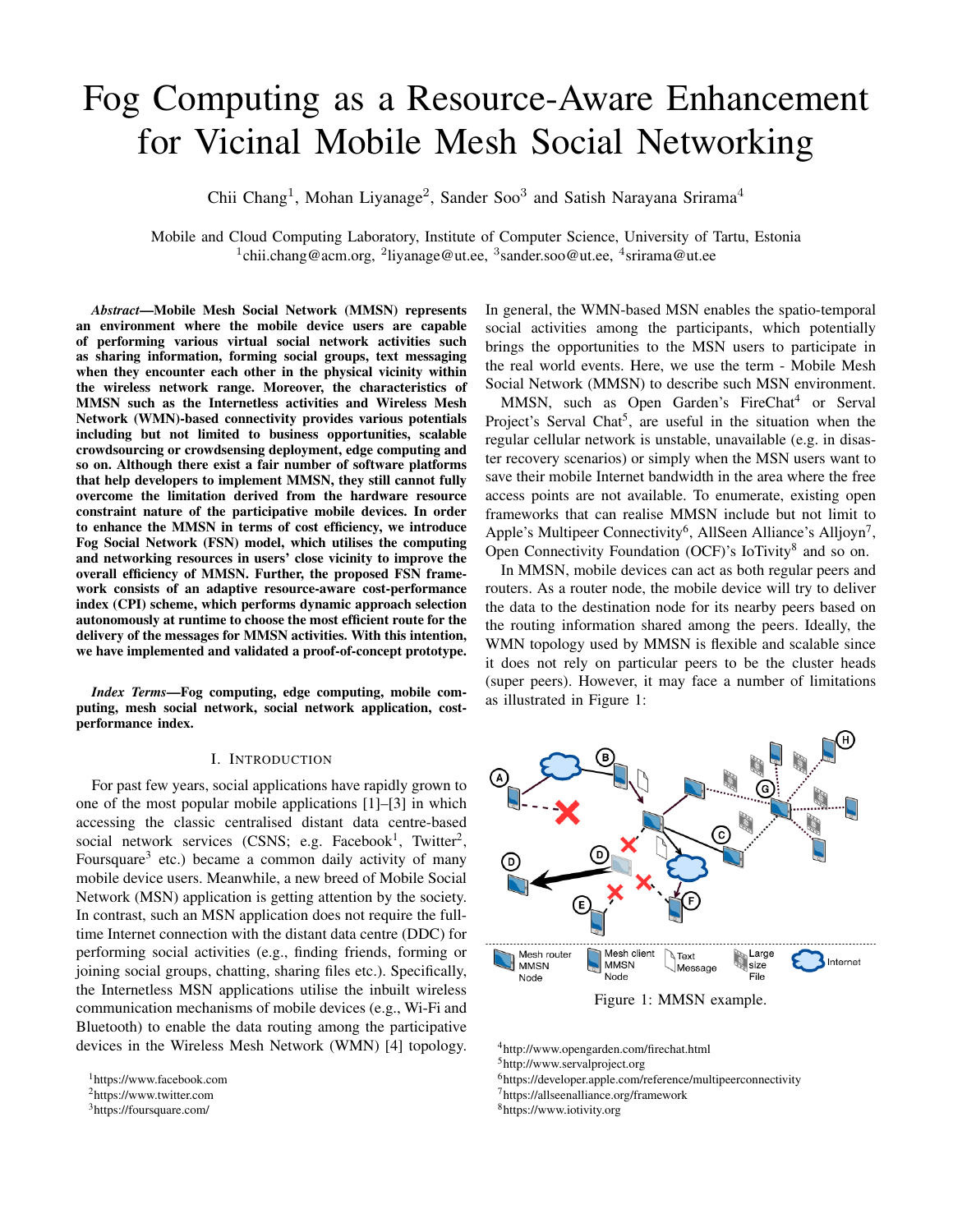- *Unstable connectivity*. For example in Figure [1,](#page-0-8) suppose Node-B intends to send a message to Node-F. Initially, the only connected node to Node-F was Node-D. Since Node-D has moved out from the network, Node-B's message cannot reach Node-F unless the intermediated node utilises Internet connection (if Node-F is connected to the Internet). Alternatively, the intermediate node has to wait until it encounters another node that can route the message to Node-F.
- *Bottleneck issue*. In MMSN, there is a chance that a node becomes the only router node for a group of participants. For example in Figure 1, Node-G has faced such a situation. Consequently, due to the heavy traffic occurred at Node-G, the transmission at that edge became extremely slow. Further, it may discourage Node-G to maintain its connection and eventually disconnect from the network because it has consumed too much of its own hardware resources and energy (battery).
- *Lack of routing path*. For example, Node-A does not have any connected path. Hence, the only way for Node-A to participate in the network is to utilise Internet. Similarly, Node-E is facing the same issue as Node-D has moved out from the network.

One promising solution to overcome the limitation of MMSN is utilising Fog computing model. Fog Computing (or Fog) [\[5\]](#page-7-3) represents a Utility Cloud computing environment that is available in the users' vicinity. In general, such computing resources, which are known as Fog Drivers or Fog nodes, are industrial network routers or switches (e.g. Cisco 82[9](#page-1-0) Industrial Integrated Services Routers<sup>9</sup>) that are employed as wireless Internet access points in various areas such as residential or business buildings, factory plants, shopping centres, urban areas and so forth. Fog nodes embed virtualisation technologies (e.g. Virtual Machines) or containerisation technologies (e.g. Docker containers<sup>[10](#page-1-1)</sup>) that allow users to deploy software on them. Compared to the traditional distant Cloud computing model, which requires sending all the data files to the DDC for the processing, Fog can provide much higher agility.

Fog computing model can enhance the efficiency and the Quality of Experience (QoE) of MMSN in terms of reliability and cost efficiency. Hence, in this paper, we introduce Fog Social Network (FSN), which is an enhancement of MMSN. Further, we also have considered that if the entire MMSN activities are fully relying on Fog, it may not be adaptive to different situations due to the dynamic nature of mobile networks. Hence, we introduce an adaptive resource-aware Cost-Performance Index (CPI) scheme, which helps the system to choose the best approach for delivering the messages in MMSN based on the runtime context factors.

This paper is organised as follows. Section II summarises the related works. Section III describes the details of the

<span id="page-1-1"></span><sup>10</sup><https://www.docker.com/>

proposed FSN architecture and framework. It is followed by the prototype implementation and evaluation in Section IV. The paper is concluded in Section V together with the future research plan.

# II. RELATED WORKS

The proposed framework relates to two research fields edge computing and opportunistic social network. Therefore, this section summaries the related works and justify the differences between the proposed framework of this paper and the related works.

Cloudlet  $[6]$  is an open source edge computing solution<sup>[11](#page-1-2)</sup> that has similar concept as Fog. In contrast, the initial concept of Cloudlet is based on providing Virtual Machine (VM) enabled service from the wireless network communicable computing machines of local business (e.g. cafeteria) to the users in vicinity. In general, it is expected that the Cloudlet machines are fairly powerful in terms of computing and networking. Hence, they can provide on-demand computational process offloading services (e.g., real-time face recognition [\[7\]](#page-7-5)).

A number of works utilised Cloudlet to enhance multimedia content delivering or streaming [\[8\]](#page-7-6), [\[9\]](#page-7-7). Further, similar strategies have also been applied in Fog for online game streaming [\[10\]](#page-7-8), [\[11\]](#page-7-9). These works are focusing on streaming the content between the distant server and the edge network mobile devices. On the other hand, the FSN introduced in this paper does not involve distant content streaming for the social activities in the edge network. Specifically, the main focus of FSN is for enhancing the social activities in the vicinal MMSN.

Opportunistic mobile social network (OppMSN) [\[12\]](#page-7-10) represents the vicinal MSN established by utilising Delay-Tolerant Networks (DTNs) among the participative mobile devices. The social activities among the participants rely on the mobile ad hoc routing mechanisms. Initially, OppMSN is triggered by academic research projects such as [\[12\]](#page-7-10). The discontinued Haggle<sup>[12](#page-1-3)</sup> mobile app was a representative OppMSN enabler.

OppMSN-based research projects [\[13\]](#page-7-11)–[\[15\]](#page-7-12) usually focus on how to enable the efficient data routing in the DTNs. Expressly, works such as MobiClique [\[13\]](#page-7-11), Peoplerank [\[14\]](#page-7-13) were more focused on improving the opportunity of the social encounter among the participants. Further, they did not consider utilising the infrastructures of Cloudlet or Fog to improve the efficiency. Different from their works, the proposed FSN tends to enhance the efficiency of MMSN towards improving the overall QoE.

Mobile Social Network in Proximity (MSNP)-based approaches [\[16\]](#page-7-14), [\[17\]](#page-7-15) focus on open standard-based interoperability among participants. Similar to OppMSN, MSNP frameworks are also based on ad hoc topology. Instead of using vicinal resources (e.g. Cloudlet), MSNP utilises distant Cloud to extend its computational resources, which is the

<span id="page-1-0"></span><sup>9</sup>[http://www.cisco.com/c/en/us/products/routers/829-industrial-router/](http://www.cisco.com/c/en/us/products/routers/829-industrial-router/index.html) [index.html](http://www.cisco.com/c/en/us/products/routers/829-industrial-router/index.html)

<span id="page-1-2"></span><sup>11</sup>[http://openedgecomputing.org]( http://openedgecomputing.org)

<span id="page-1-3"></span><sup>12</sup><https://play.google.com/store/apps/details?id=org.haggle.kernel>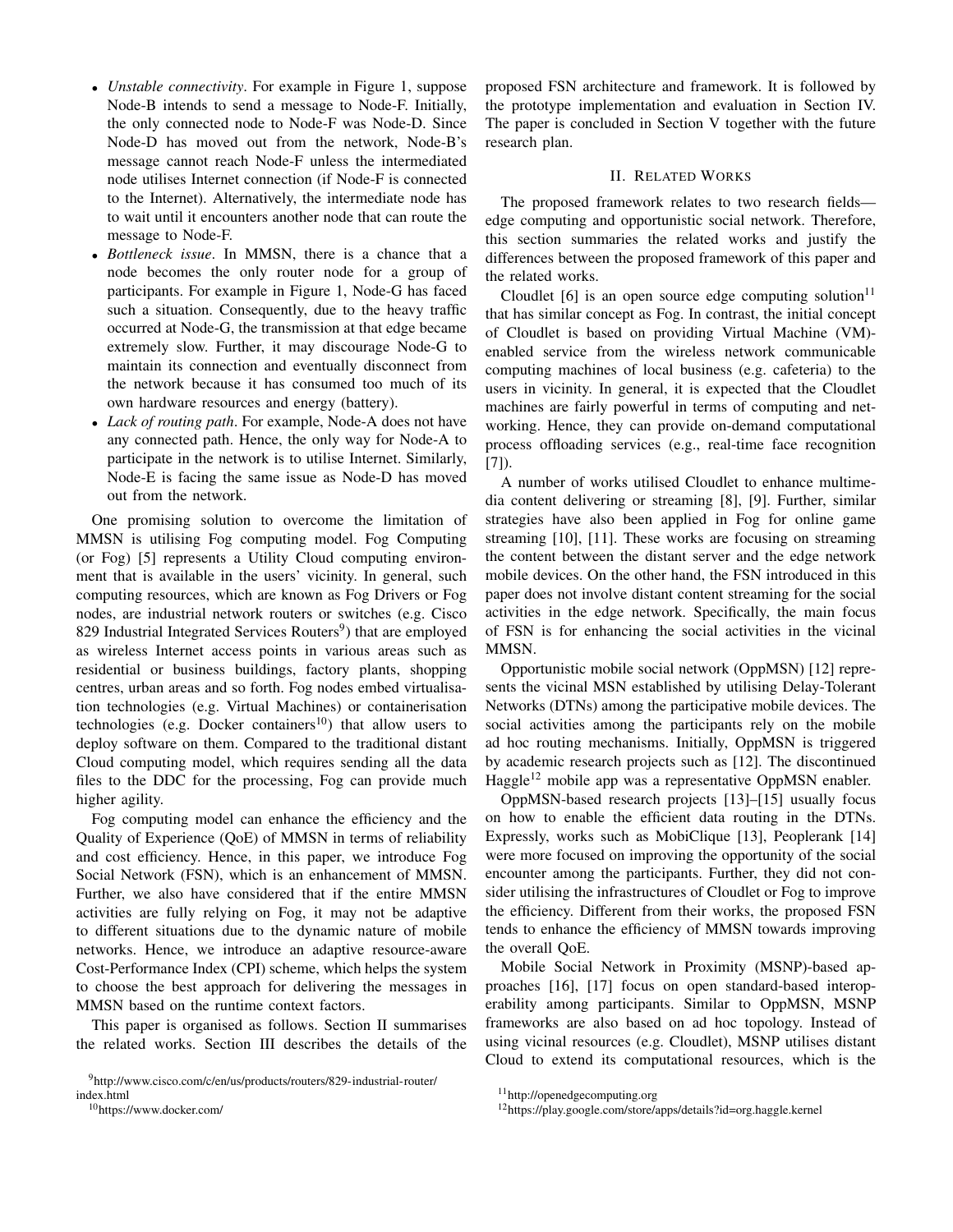major difference between MSNP and the proposed FSN in this paper.

Overall, past frameworks have not considered the costperformance of the system while utilising the concept of Fog Computing, which is one of the core contributions of this paper.

# III. SYSTEM DESIGN

# *A. Overview of Environment*

Figure [2](#page-2-0) illustrates a FSN environment. FSN is a multilayered system that consists of Cloud and Edge network.

<span id="page-2-0"></span>

Figure 2: Fog Social Network environment.

*1) Cloud:* The upper layer Cloud consists of following has main elements:

- *Online Social Network Service (OSNS)* providers (e.g. Facebook, Twitter, Foursquare) are the sponsors of FSN. They handle the end users mobile Internet access bandwidth cost for their bootstrapping to FSN. The bootstrapping phase will be described later. This assumption is based on the incentive that SNS provider is willing to offer the free Internet for limited accessibility [\[18\]](#page-7-16).
- *Message Bus (MB)* is an elastic Cloud service for routing messages between OSNS and Fog nodes. It is managed by the Coordinator. MB only routes data or message exclusively to the corresponding OSNS servers. For example, a Facebook User-A who signed in to FSN can share a content to another Facebook User-B via FSN. Since the content will be sent through a Fog node, Facebook can subscribe for such content via MB in order to synchronise the content to User-A and User-B's Facebook accounts. On the other hand, since the content was from Facebook user, Twitter server will not be able to access or subscribe to it.
- *Coordinator* is a trustworthy party who has been delegated the responsibility to manage the MB for the OSNS providers. The coordinator can be an individual organisation established by the OSNS providers or it can be the Cloud service provider itself. Note that although

the data is routed in MB, the Coordinator does not store any user data in its database. The Coordinator only maintains the up-to-date FSN deployment package and the connection states of FSN users.

*2) Edge Network:* The lower layer Edge Network consists of Fog nodes (e.g. F1, F2, F3, F4 and F5 in Figure [2\)](#page-2-0) and the participative mobile peers (users) of FSN.

The edge network of FSN consists of the following characteristics:

- *Retain social activities without the Internet*. For example, Node-A, Node-B and Node-C can still communicate in the P2P mode.
- *Rapid file sharing regardless of mobility issues*. For example, Node-D intends to share a large file to Node-E. However, Node-E has moved away from the signal rage of Node-D. In this case, Node-D can forward the file to Fog node F2. Afterward, Node-E will receive the file when it connects with another Fog node (e.g. F3). It is achieved based on utilising the MB in Cloud that helps to maintain the peers' connection states. In other words, F2 will try to track which Fog node coverage Node- E is in by utilising the MB, then F2 will forward the file to that node either by direct connection (e.g. they are in close proximity or they have connected to the Internet via the same network provider) or via the MB.
- *Large size file sharing with low latency*. For example, Node-F can share a large size media file to Node-G and Node-H via F4.
- *Secure sign-in*. A newly joined peer (e.g. Node-I) who has OSNS account can establish its connection to FSN with secure sign-in. The details will be described in next section.
- *FSN Platform Application package* is a software that can be deployed on a Fog node. It helps users to connect to the FSN. Fundamentally, it works same as a regular MMSN router node. Additionally, it has connection to the Cloud-side MB to assist FSN users to sign-in to the FSN without using their own mobile Internet usage. In summary, FSN platform application provides the following basic mechanisms:
	- Assist FSN participants to sign-in.
	- Provide subscription for OSNS to their users' content.
	- Assist FSN participants in discovery of their vicinity.
	- Assist FSN participants in interacting with their surrounding devices including FSN user devices and Internet of Things (IoT) devices via standard protocols such as Bluetooth.
	- Temporary storage of data and delivering files via Fog Director cluster to receivers.
- *General Access*. General desktop computer users can also use FSN via Fog node or even directly subscribe to the MB.

*3) Sign-in:* In MMSN such as FireChat, users need to access Internet in order to sign-in. In FSN, it is handled by the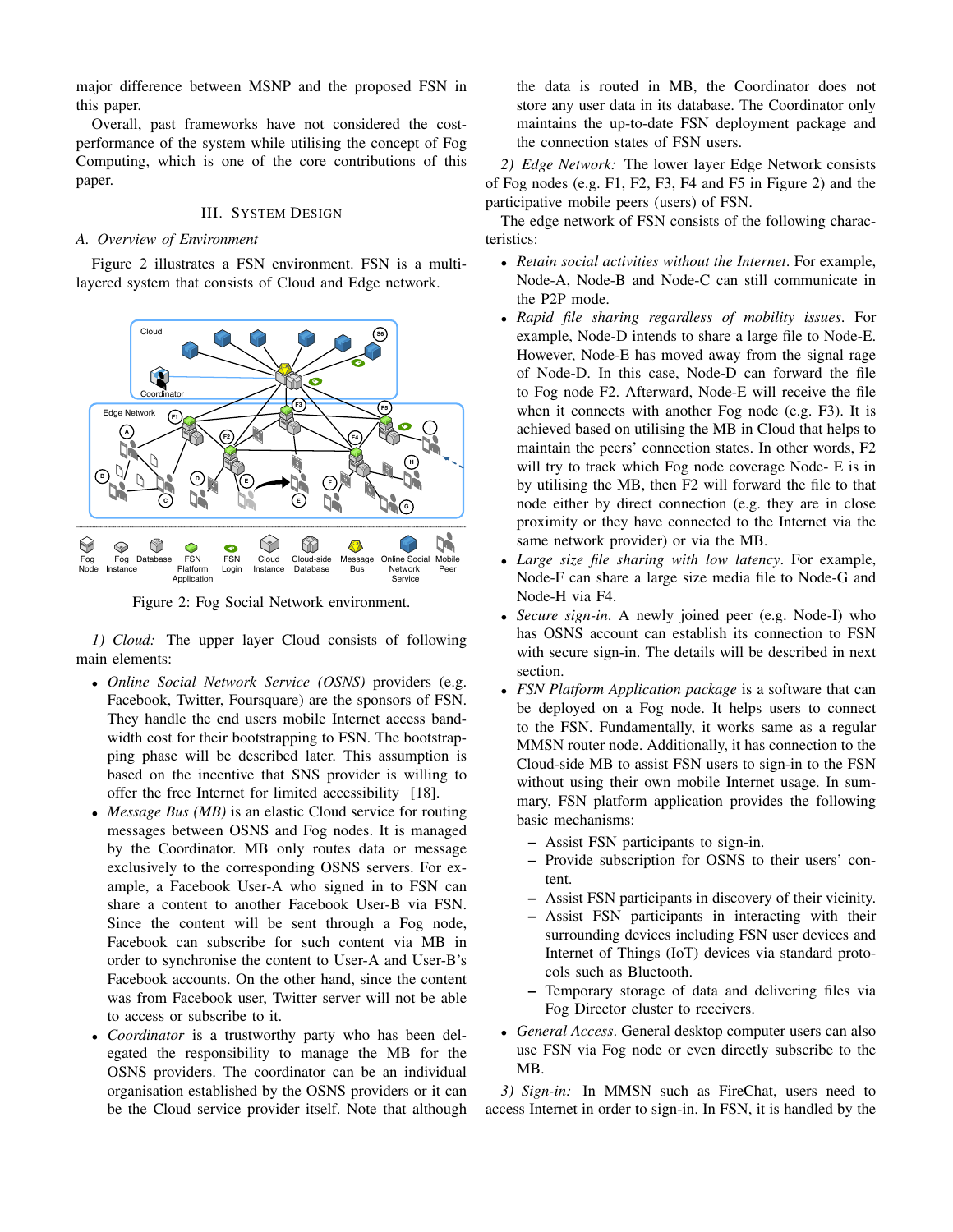Fog node. For example in Figure [2,](#page-2-0) Node-I can send a sign-in request to F5. F5 will then forward the request to MB, who will forward the request to corresponding OSNS server based on the account used by the initial requester. Suppose Node-I is using the account of OSNS provider-S6. Hence, MB forwards the request to S6. If the account of Node-I is valid, S6 will confirm the validity of the request and send the request to the Coordinator to help Node-I establishing connection to FSN via F5.

*4) Deployment:* If the FSN user moves to an environment where the FSN is not yet been deployed, the user can send a FSN deployment request to the Fog node in vicinity. For example in Figure [3,](#page-3-0) the request message will be forwarded

<span id="page-3-0"></span>

Figure 3: Fog Social Network deployment example.

to the MB Coordinator. The Coordinator will confirm the user account with OSNS providers. If the account is valid, the Coordinator will send the FSN platform deployment package to the Fog node and deploy the FSN. Afterward, the requester will receive an acknowledgment and it will be connected to FSN. On the other hand, if the Fog node has previously deployed FSN platform and the image is still available in its local storage, then it can deploy the FSN platform without needing the Coordinator to send the package to it again.

MMSN applications in FSN can use the Fog nodes not only for transmitting messages, but they can also use Fog nodes for further needs such as retrieving information from environmental public accessible IoT devices. We consider this topic as one of our future research directions.

*5) Adaptation:* Social activities will be based on both MMSN and FSN. For simple activities such as text messaging or small file sharing between participants, the FSN application will calculate the efficiency. It will use direct P2P when:

• Reliability. Direct P2P signal strength is high (connection is good) [\[19\]](#page-7-17) and the mobility of the participants will not affect the complement of their data transmission. This can be measured based on the accelerometer of their mobile devices and the latency testing based on the data transmission measurement.

- Agility. Direct P2P transmission will be faster than utilising the Fog. It needs to be calculated based on comparing the two approaches (the Fog-based and the direct P2P-based).
- Cost. Direct P2P transmission does not require more cost than utilising Fog. The cost can be for example, the energy consumption. it involves the protocols and data size they are using. For example, Fog nodes are commonly Wi-Fi-based (based on Cisco's Fog Computing approach). If the data transmission required between two participants can be done rapidly using Bluetooth, then the cost-performance value of the direct P2P-based approach can be higher. We will discuss the details of the costperformance computing in next section.

*6) Constraint:* FSN may not provide regular Web browsing to its users, neither the content hosts in their OSNS servers. Users who intend to use the Fog node for additional Internet accessing may need to handle the cost by themselves, unless either Fog provider or OSNS provider is willing to cover the cost.

## *B. Cost-Performance Index Scheme*

As mentioned previously, if the entire system is fully relying on one approach, it may not be adaptive due to the dynamic nature of mobile network environment. For example, in some cases, utilising the classic mobile peer-to-peer (MP2P) communication can be more efficient than utilising Fog when the participants are sending small size messages. On the other hand, Fog can be more efficient than MP2P when the participants intend to share large size media files. Furthermore, in the case where the participant is situated in a high density area where Wi-Fi and Bluetooth signal interaction is occurring frequently, it can make the short-range-based communication extremely slow, the Cloud-based approach may become a better option. With this in mind, the proposed FSN framework also consists an adaptive resource-aware Cost-Performance Index (CPI) scheme, which can autonomously decide which is the best route to deliver the messages for MMSN nodes based on the runtime context factors. This section provides the details of the CPI scheme.

Let  $O = \{o_i : 0 \le i \le \mathbb{N}\}\$  be a set of routing options (e.g. via mobile P2P, via Fog, via Cloud etc.).

Cost of an option  $o_x \in O$  (denoted by  $cost_x$ ) is computed by:

$$
cost_x = \sum_{j=0}^{|C|} \left( \frac{v_j^x}{\sum_{i=0}^{|O|} v_j^i} \times \left( 1 - \sqrt{1 - (w_j)^2} \right) \right) \tag{1}
$$

where:

- $-C = \{c_j : 0 \le j \le N\}$  is a set of cost elements considered by the sender.
- $v_j^x$  denotes the value of the cost element  $c_j$  of option  $o_x$ .
- $v_j^i$  denotes the value of the cost element  $c_j$  of option  $o_i$ .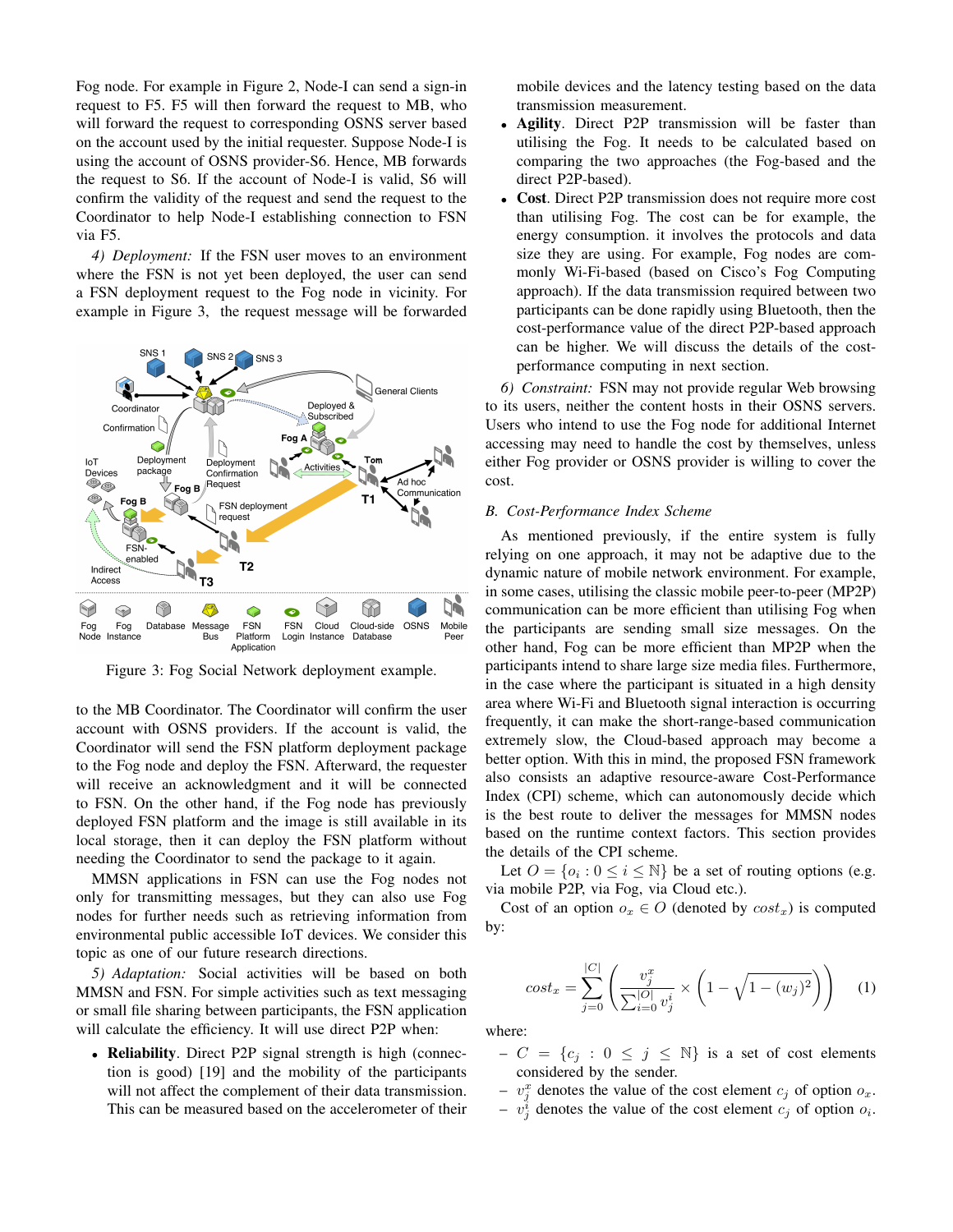–  $w_j$  is the weight of the cost element  $c_j$ .

Figure [4](#page-4-0) illustrates the generated value from  $1 - \sqrt{1 - (w_j)^2}$ where  $\gamma = 1 - \sqrt{1 - (w_j)^2}$ , which defines the stimulus of weight to the cost.

<span id="page-4-0"></span>

Figure 4: The weight calculation.

The weight  $w$  is a dynamic value influenced by the hardware usage. The higher the current hardware usage is, the higher the weight can be.

The weight of a cost element  $c_y \in C$  (denoted by  $w_y$ ) is computed as below:

$$
w_y = \frac{(\mathcal{U}_y)^{con}}{\sum_{j=0}^{|C|} (\mathcal{U}_j)^{con}}
$$
 (2)

where:

- $U$  is the current average resource usage value. It is between 1 to 100 (representing 1% to 100% of the resource usage). For example, "CPU =  $67$ " denotes CPU currently has  $67\%$  usage of its available threshold; "battery = 30" denotes battery has been used up to 30% (i.e. 70% left) of its available threshold.
- con is the value that can influence the constraint of the weight and  $con \geq 1$ . By default, con is 2, in which the variety of the weight increases explicitly high when it is closer to the threshold.

Note that the available threshold does not necessary equal to the total availability of the hardware resource. User can decide for example; the total available threshold of the energy is 70% of the hardware battery. The detail of how user can define the threshold will involve the user interface design, which is out of the scope of this paper.

The performance of each option is measured based on their timespan. Let  $\mathscr{T} = \{\tau_i : 0 \leq i \leq \mathbb{N}\}\$ be a set of timespan values of the options, where  $\tau_i$  denotes the timespan of  $o_i$ . Let  $\tau_x$  be the normalised timespan value of option  $o_x \in O$ , which is computed by:

$$
\tau_x = \frac{\sum_{l=0}^{|E^x|} \frac{S}{\mathcal{M}_l - ED_l}}{\sum_{i=0}^{|\mathcal{F}|} \tau_i} \tag{3}
$$

where:

 $-E^x = \{e_l : 0 \leq l \leq \mathbb{N}\}\$ is a set of node pairs for delivering a message from sender to the receiver involved in option  $o_x$ .

- $S$  is the size of the data that needs to be sent from the sender to the receiver(s). It is formatted in Megabit (Mb).
- $\mathcal{M}_l$  is the default transmission speed of pair  $e_l$  in Megabit per second (Mbps), which depends on the protocol used by the involved nodes.
- $ED$  is the sum of the delays of all the environmental delay factors  $\mathfrak{D}$ .  $\mathfrak{D} = \{D_m : 0 \leq m \leq \mathbb{N}\}\,$ , which are dynamic delay value influenced by the environmental network conditions. For example, in a high density environment, a large number of wireless network transmissions are happening, the ED can be high.

Let  $\tau'$  be the normalised value of  $\tau$ . For option  $o_x \in O$ , its normalised  $\tau$  value (denoted by  $\tau'_x$ ) is computed by:

$$
\tau_x' = \frac{\tau_x}{\sum_{i \in |O|} \tau_i} \tag{4}
$$

Afterward, the performance rank of an option  $o_x \in O$ (denoted by  $perf_x$ ) is computed by:

$$
perf_x = 1 - \tau'_x \tag{5}
$$

where the lower timespan the option involves, the higher performance rank it has.

Finally, the CPI score of option  $o_x \in O$  (denoted by  $CPI_x$ ) is computed by:

$$
CPI_x = \frac{perf_x}{cost_x} \tag{6}
$$

### IV. PROTOTYPE

The goal of the evaluation is twofold. First, we aim to evaluate the cost efficiency of utilising Fog-based MMSN when compared to the classic MMSN and the Cloud-based social content delivery. Second, we aim to evaluate the proposed adaptive resource-aware CPI scheme with the collected data from real world experiments as the input values of the scheme.

The prototype is based on simulating a FSN environment where the communication of the participative entities is based on MQ Telemetry Transport (MQTT; ISO/IEC PRF 20922), which is a publish/subscribe-based protocol. Publish/subscribe protocol is the core enabler of many social network applications such as Facebook Messenger, Jabber, Skype etc. Although Extensible Messaging and Presence Protocol (XMPP; IETF RFC 3920) may be more popular than MQTT since it has existed for many years, we choose MQTT because it is lightweight and more feasible to operate in the resource constraint environments.

# *A. Implementation*

The main elements in the prototype have been implemented as below:

• MMSN participants—were simulated in LG G4C and LG Spring smartphones, which are operated in Android OS 6.0. For the classic MMSN use case, one of the smart-phone was operating Mosquitto<sup>[13](#page-4-1)</sup> MQTT broker/server

<span id="page-4-1"></span><sup>13</sup><https://mosquitto.org/>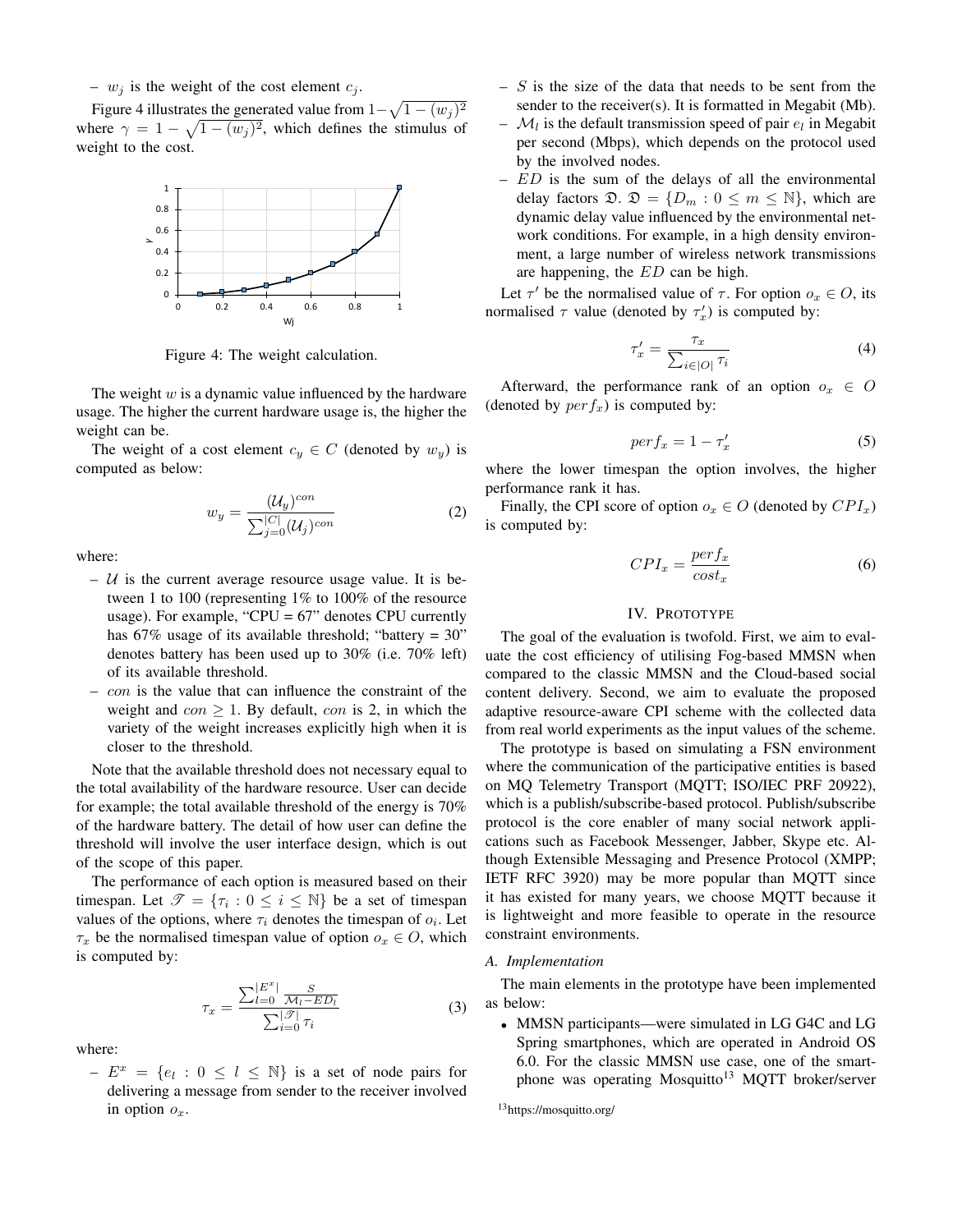and client at the same time. The reset smartphones were MQTT clients.

- FSN node—was simulated by a HP laptop computer, which has installed an Apache Tomcat server with MQTT broker/server Web application.
- OSNS server—was simulated by an Amazon cloud instance.
- Networking—The communication between MMSN participants and FSN node was based on Wi-Fi (802.11n). In the case of mobile to cloud communication, which simulated the traditional OSN activities, the communication is performed using Estonian Tele2's 4G LTE mobile Internet connection, which has in average 50 to 70 Mbps for download speed and in average 30 to 40 Mbps for upload speed.

## *B. Use Cases*

The evaluation aims to compare the cost and performance among the three models: OSNS, classic MMSN and FSN. In order to compare them, we used the following main use cases.

- 1) User-1, who has subscribed to the social network topic-A, intends to publish a multimedia content to the topic. Meanwhile, 3 other users have subscribed to the topic.
- 2) User-1, who has subscribed to three social network topics, is receiving three multimedia content published by the other 3 users to the three topics.

For each use case, we first compare the cost and performance when each of them is performed by OSNS, classic MMSN or FSN model. Afterwards, we applied the data collected from the real world testing to the proposed CPI scheme to validate how well the system can autonomously adjust the decision making among the three options (i.e. publish the content via OSNS, classic MMSN or FSN)

#### *C. Evaluation Results*

*1) Performance Comparison:* Performance is based on the timespan measurement of each option. We tested them by using different sizes of data as the published content.

Figure [5](#page-5-0) shows the measurement results in comparison of the three options in the Case 1, known as publishing a content in different data size to three topics. The timespan represents the time from publishing the content to the time that all the subscribers have received the content and have acknowledge the MQTT broker node. As the result shows, Fog delivered the best performance, followed by MP2P. Cloud has the lowest performance.

Figure [6](#page-5-1) illustrates the Case 2 in which a participant has subscribed to three topics and it has received the three new contents published from the other three participants. In this case, MP2P approach results the better performance than Fog. Cloud is still having the lowest performance.

*2) Cost Comparison:* In this evaluation, we consider CPU usage and energy consumption as the cost elements. The CPU usage measurement is based on recording the CPU usage while performing the activities. An example of The raw data of the CPU usage is shown in Figure [7.](#page-5-2)

<span id="page-5-0"></span>

Figure 5: Timespan comparison for Case 1.

<span id="page-5-1"></span>

Figure 6: Timespan comparison for Case 2.

The total CPU usage is based on the usage value times the total number of the timespan. For example, while performing a content publishing task, if CPU load is 60% and it remains 60% for 5 timestamps, the total cost of the CPU will be considered as  $60 \times 5 = 300$  raw cost value. Figure [8](#page-6-0) illustrates the testing result for the CPU usage in Case 1 (publishing content to three topics).

As the result shows, Cloud-based approach consumes the highest CPU usage. Fog-based approach consumes the smallest CPU usage.

<span id="page-5-2"></span>

Figure 7: Raw CPU usage log example.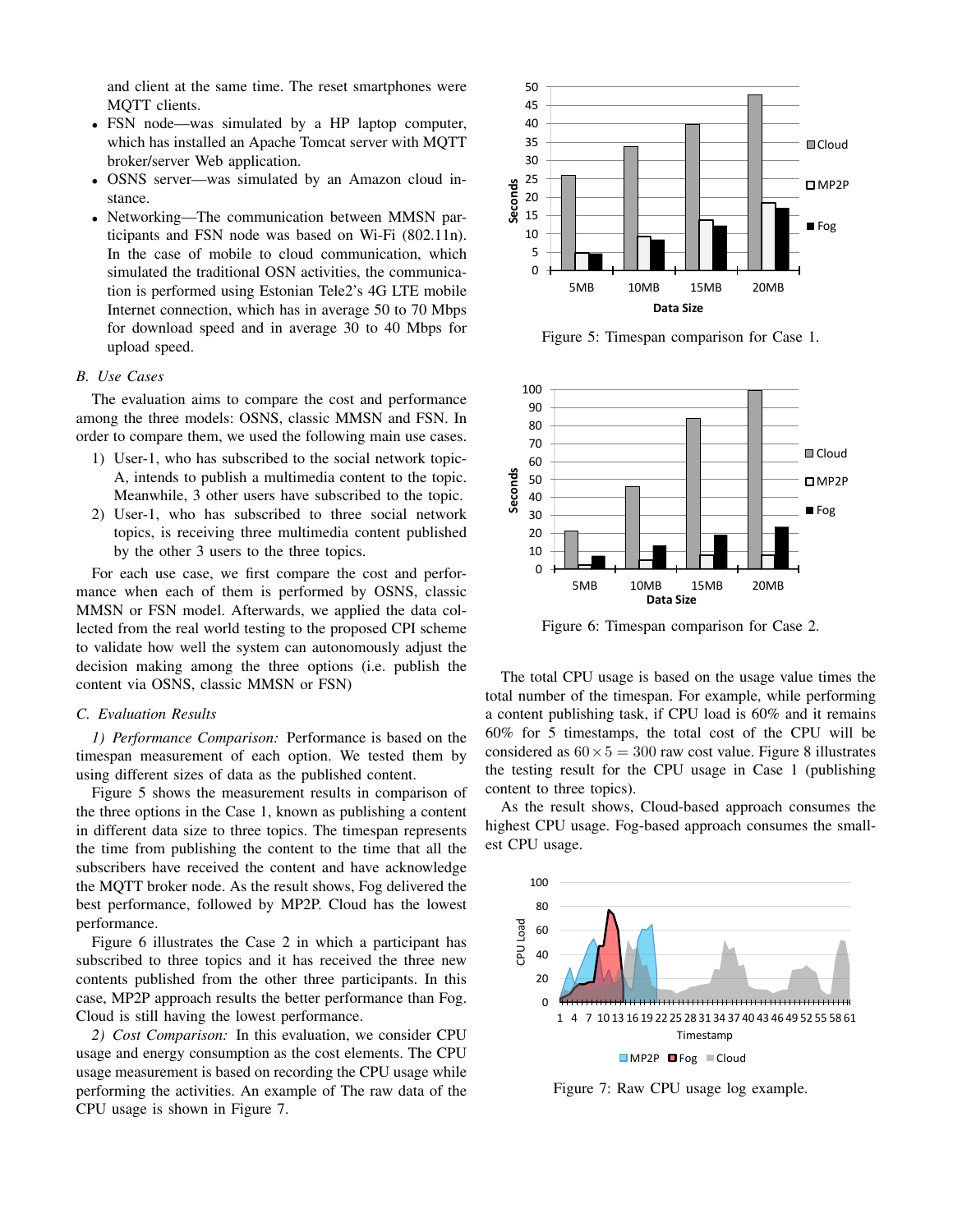<span id="page-6-0"></span>

Figure 8: Total CPU consumption comparison for Case 1.

Figure [9](#page-6-1) illustrates the CPU consumption measurement and comparison of the three options in Case 2 (receiving content from three subscribed topics). We have received a similar result as the previous testing in which the Cloud-based approach is still the one which consumes the highest CPU usage, followed by MP2P. Fog-based approach is still resulting as the approach that requires the lowest CPU usage.

<span id="page-6-1"></span>

Figure 9: Total CPU consumption comparison for Case 2.

Next, we have tested the energy consumption using the same setting. Figure [10](#page-6-2) shows the result of the energy consumption of the Case 1 (publishing content). As the result shows, Fogbased approach consumes the lowest energy. Cloud consumes the highest energy usage.

Figure [11](#page-6-3) illustrates the energy consumption testing result for Case 2 (receiving content from three subscribed topics). Different to the previous testing result, in Case 2, MP2Pbased approach consumed the lowest energy, followed by Fog. Cloud-based approach still consumed the highest energy.

This result indicates that Fog-based approach is not always the best option in some cases. Therefore, utilising CPI scheme can improve the cost-performance efficiency when we consider about different situations.

*3) CPI Scheme:* The aim of the evaluation of CPI scheme is to validate that the scheme is capable of ranking the options in order to identify which option is more efficient to perform the process.

This testing is based on the setting of both Case 1 and 2 with 10MB as the data size. We considered CPU and energy consumption as the cost elements of the options. Further,

<span id="page-6-2"></span>

Figure 10: Energy consumption comparison for Case 1.

<span id="page-6-3"></span>

Figure 11: Energy consumption comparison for Case 2.

we consider the timespan as the performance. Based on the proposed scheme, we received the results shown in Figure [12.](#page-6-4)

<span id="page-6-4"></span>

Figure 12: CPI comparison between Case 1 and Case 2 with 10MB content data size.

As the result shows, when the participant intends to publish a content to a topic which has been subscribed by three other participants, Fog-based approach can provide the best CPI value. Hence, the content publisher node has chosen to publish the content via Fog. One the other hand, in the case of a